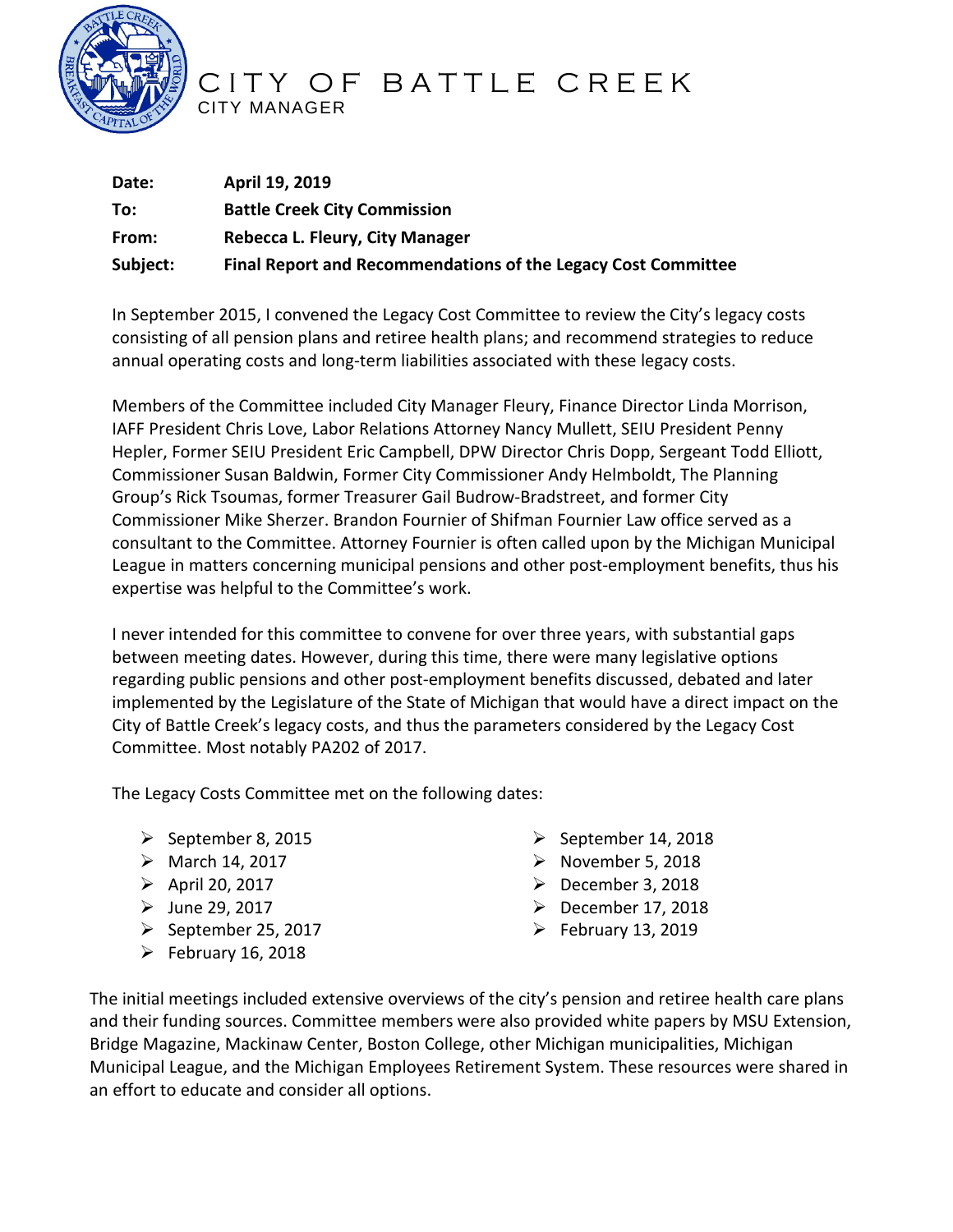In February 2018 the Committee was briefed on PA 202 of 2017, the Protecting Local Government Retirement and Benefits Act. The City's required Form 5572 for PA 202 was shared with the Committee and discussions began to focus on the one plan that was considered underfunded by the new law. The City's MERS pension plan was below 60% funded, requiring the City to file a waiver form, and later a Corrective Action Plan (CAP) (as the waiver was denied by Treasury). I have incorporated the components of the CAP into the following recommendations by the Committee.

These Legacy Cost Committee recommendations are broken down into three areas:

- $\triangleright$  MERS Pension
- $\triangleright$  Police and Fire Pension
- $\triangleright$  Other Post-Employment Benefits (retiree health insurance)

After the recommendations are described, points of discussion of the Committee are documented for your review. These are topics for which the Committee did not actively make recommendations, but were covered in depth during discussions that included attorney Brandon Fournier, of Shifman Fournier Law.

The MERS Pension recommendation regarding the trend of increasing contributions from employees was part of the Public Act 202 Corrective Action Plan adopted by the City Commission with resolution number 40 on 12/18/18. The Commission has not yet considered all other recommendations.

#### **MERS Pension**

 $\div$  Continue the trend of increasing employee contributions to the pension plan (subject to collective bargaining). Current rates and goals within 5 years are noted below and include the recognition that the closed groups have a higher pension benefit than the open groups:

| <b>MERS Pension Plan</b>         |               |                  |                |
|----------------------------------|---------------|------------------|----------------|
|                                  | Employee      | <b>Target EE</b> |                |
|                                  | Contribution  | Contribution     |                |
| Division # and Name              | $\%$ @ 7/1/18 | @ $7/1/23$       | Actives        |
| 01 - Non Union                   | 5.00%         | 10.00%           | 62             |
| 02- AFSCME (closed)              | 2.75%         | 7.00%            | 52             |
| 03-Transit (closed)              | 2.50%         | 7.00%            | 11             |
| 12 - BCSA (closed)               | 5.16%         | 7.00%            | 22             |
| 14 - SEIU (closed)               | 3.50%         | 7.00%            | 41             |
| 15 - Commission Appointed        | $0.00\%$      | 5.00%            | $\overline{2}$ |
| 17 - Correction Officers         | 3.12%         | 5.00%            | 2 <sup>1</sup> |
| 18 - AFCME (hired > 12/1/10)     | 2.50%         | 5.00%            | 64             |
| 19 - SEIU (hired after 7/1/11)   | 3.50%         | 5.00%            | 50             |
| 20 - BCSA (hired > 1/1/12)       | 2.50%         | 5.00%            | $\mathbf{B}$   |
| HA - Transit (hired $> 3/1/10$ ) | 0.00%         | 0.00%            | 22             |

**MERS Pension Plan**

As noted above, this recommendation was included in the Corrective Action Plan adopted by the City Commission in December 2018.

 Enact auto-enrollment for new hires in the City's 457 (ICMA-RC) defined contribution plan. This can ease the employee's reliance on the defined benefit pension in retirement.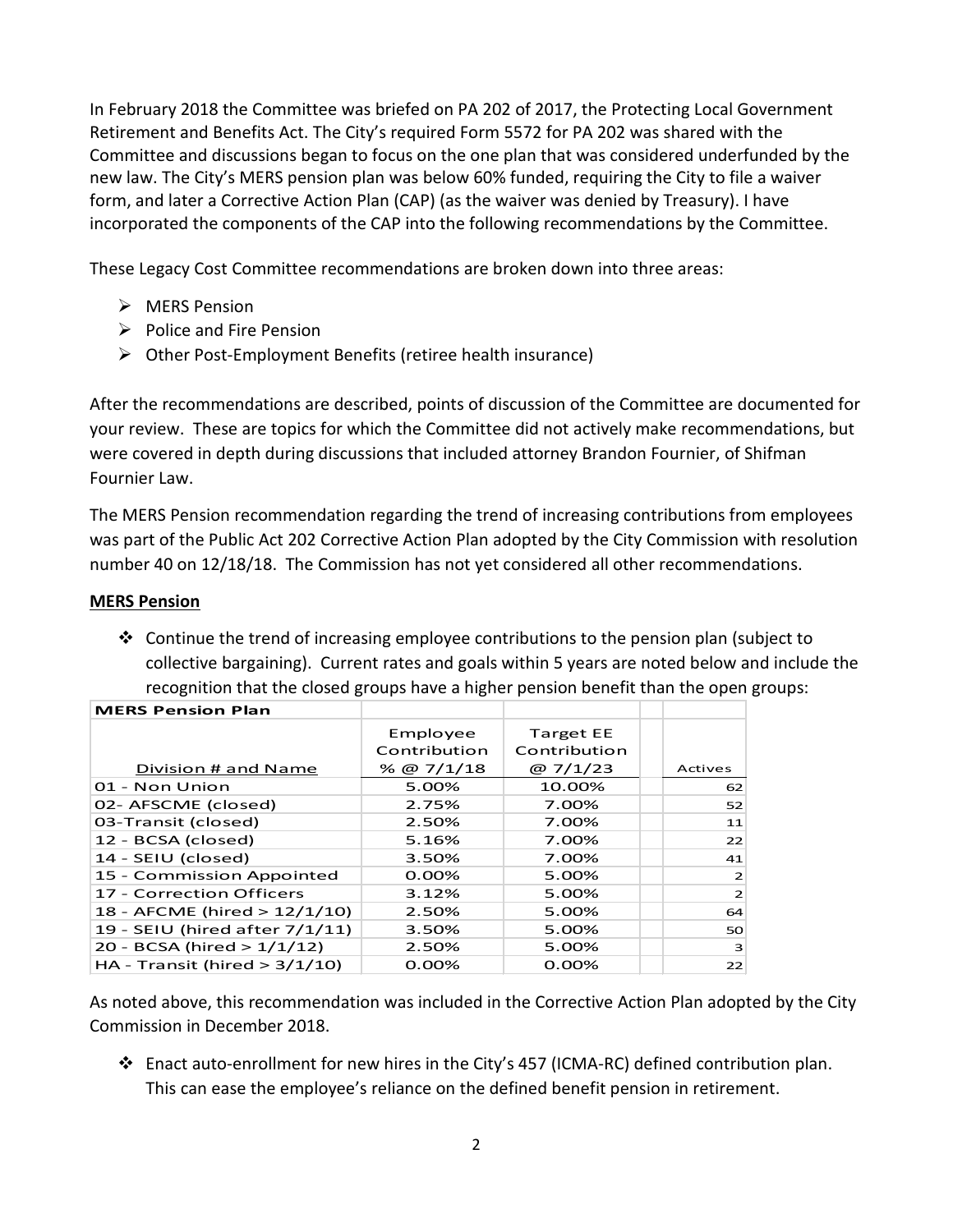- $\div$  Eliminate the option to purchase service credit until the employee is within three years of retirement. Even though this actuarially determined cost is paid 100% by the employee at the time of purchase, it has the potential for additional employer costs if employees have the option to purchase at any time during their career with the City. Currently, many employees who make this service credit purchase are early in their career. Assumptions used for salary growth may be severely understated if the employee moves from an entry level position to a managerial level position during the course of their career.
- ❖ Implement Final Average Compensation (FAC) standards for non-represented employees that does not include longevity and education allowances in the calculation for anyone retiring after July 1, 2020.

#### **Police & Fire Pension Recommendations**

 $\cdot \cdot$  Continue the trend of increasing employee contributions to the pension plan (subject to collective bargaining). Current rates and goals within 5 years are noted below:

| <b>Police &amp; Fire Pension Plan</b>                              |                        |                                          |                                                |         |
|--------------------------------------------------------------------|------------------------|------------------------------------------|------------------------------------------------|---------|
| Group (none of the below groups are<br>covered by Social Security) |                        | Employee<br>Contribution %<br>@ $7/1/18$ | <b>Target EE</b><br>Contribution<br>@ $7/1/23$ | Actives |
| Police:                                                            |                        |                                          |                                                |         |
|                                                                    | Sergeants - POLC       | 11.72%                                   | 14.22%                                         | 15      |
|                                                                    | Lieutenants            | 10.00%                                   | 12.50%                                         | 5       |
|                                                                    | POLC - Non Supervisory | 8.25%                                    | 10.75%                                         | 83      |
|                                                                    | Non-Represented        | 10.00%                                   | 12.50%                                         | 6       |
| Fire:                                                              |                        |                                          |                                                |         |
|                                                                    | <b>OSP</b>             | 11.00%                                   | 13.25%                                         | 4       |
|                                                                    | <b>IAFF</b>            | 11.04%                                   | 13.54%                                         | 75      |
|                                                                    | Non-Represented        | 10.00%                                   | 12.50%                                         | 1       |

- ❖ Presently the Collective Bargaining Agreement with the firefighters provides for the inclusion of various special pays in order to calculate an employees' Final Average Compensation. It is our recommendation that these be eliminated or reduced in scope moving forward. This would have to be negotiated with both of the fire bargaining units.
- $\cdot$  When Act345 participants are approved by the City Commission to purchase service credit, it is recommended the employer's portion be paid at the same time as the employee's portion. Currently the practice is to roll the employer portion into the actuarially calculated amortization payment, which increases the current liability and future required payments. This recommendation would be accomplished by including prior year military purchase employer costs in the new year millage rate calculation beginning with the rate effective July 1, 2020.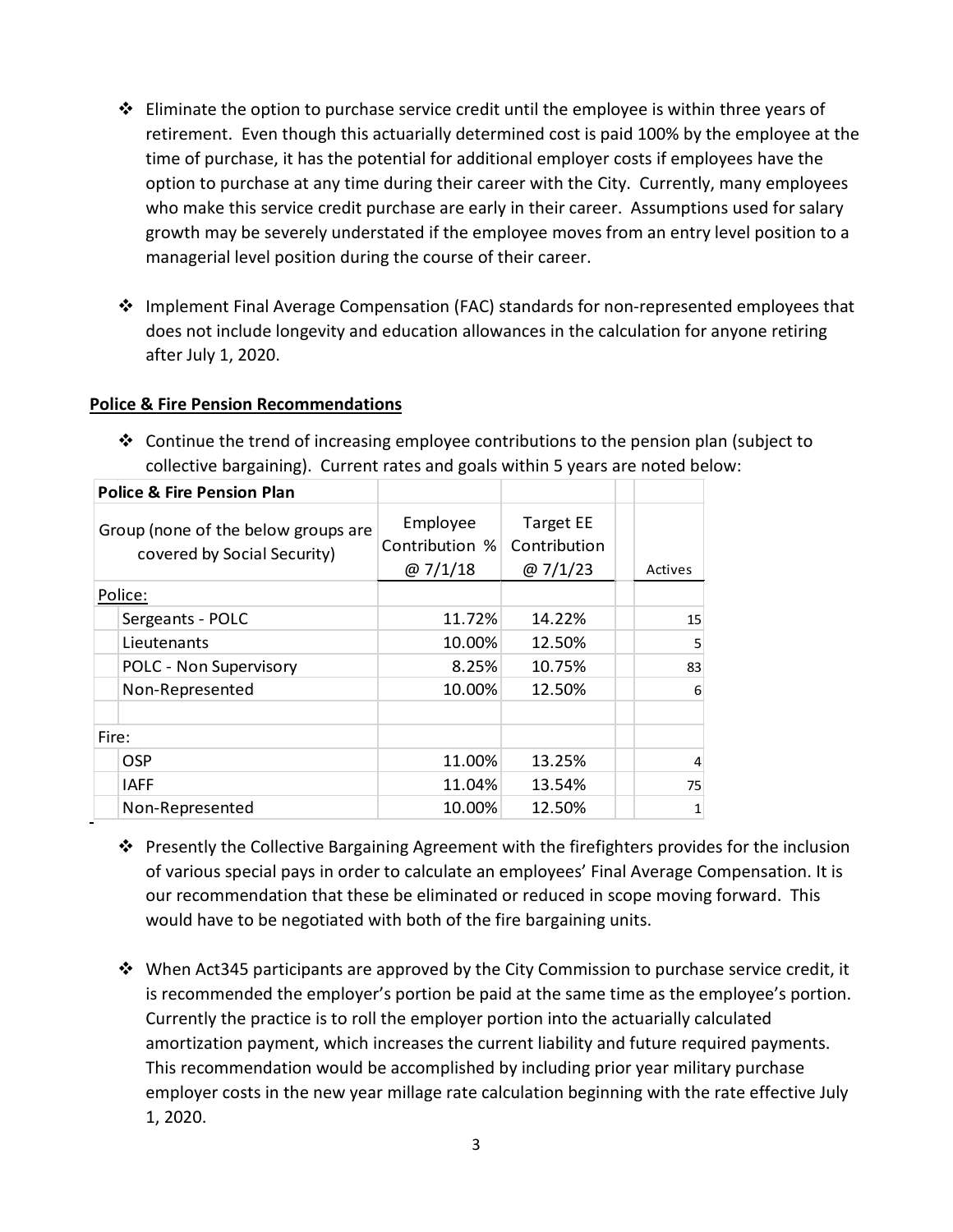Enact auto-enrollment for new hires in the City's 457 (ICMA-RC) defined contribution plan. This can ease the employee's reliance on the defined benefit pension in retirement.

#### **Retiree Health Care Recommendations**

- $\clubsuit$  Establish a qualified medical trust for funding the non-police & fire pay-as-you-go stipends (Police and Fire currently have trusts created and held at MERS). This trust would be designated for non-police & fire retirement health system funding.
- Require retirees to use health plans of current employers if available, and spouses to utilize benefits from their employer, if available. Require an annual statement from City-plan participants that they do not have those plans/benefits available. This would be effective with the open enrollment for calendar year 2020.
- Examine the opportunity of the MERS Exchange (or other health care exchange) for retiree health care offerings to facilitate the elimination of the ability for retirees to purchase health insurance from the City.
- $\clubsuit$  The only group for which new hires are eligible for a stipend towards retiree health insurance is the non-represented group. Eliminate this benefit for new hires on or after 7/1/19.
- $\div$  Under the present Collective Bargaining Agreements, members of the fire union who were hired prior to May 14, 2007 and retire after July 1, 2004 are eligible for full retirement health care. The recommendation is for further conversations to address the plans that are offered to this group in retirement.
- Presently, there is a single group of firefighter retirees who are eligible to receive fully paid medical benefits. Under the terms of the Collective Bargaining Agreement with the firefighters Union, employees hired "on or before the date of the 2007 Act 312 Award (May 14, 2007) and who retired on or after July 1, 2004, with a pension benefit immediately payable, shall receive the same health insurance benefits as set forth in the collective bargaining agreement for current, active employees". This clause provides for the right of the City to provide the retirees with benefits equal to the active work force. As a result, the City should eliminate the CB PPO 2 plan based upon the high level of cost.

### **Points of Discussion (not recommendations by the Committee):**

#### **MERS PENSION**

Consider moving from the current defined benefit plan for non-represented employees to a hybrid for new hires. This transition can eliminate/reduce liabilities related to new hires, and can provide a retirement plan that may be more suited to today's employees. There may be an option, depending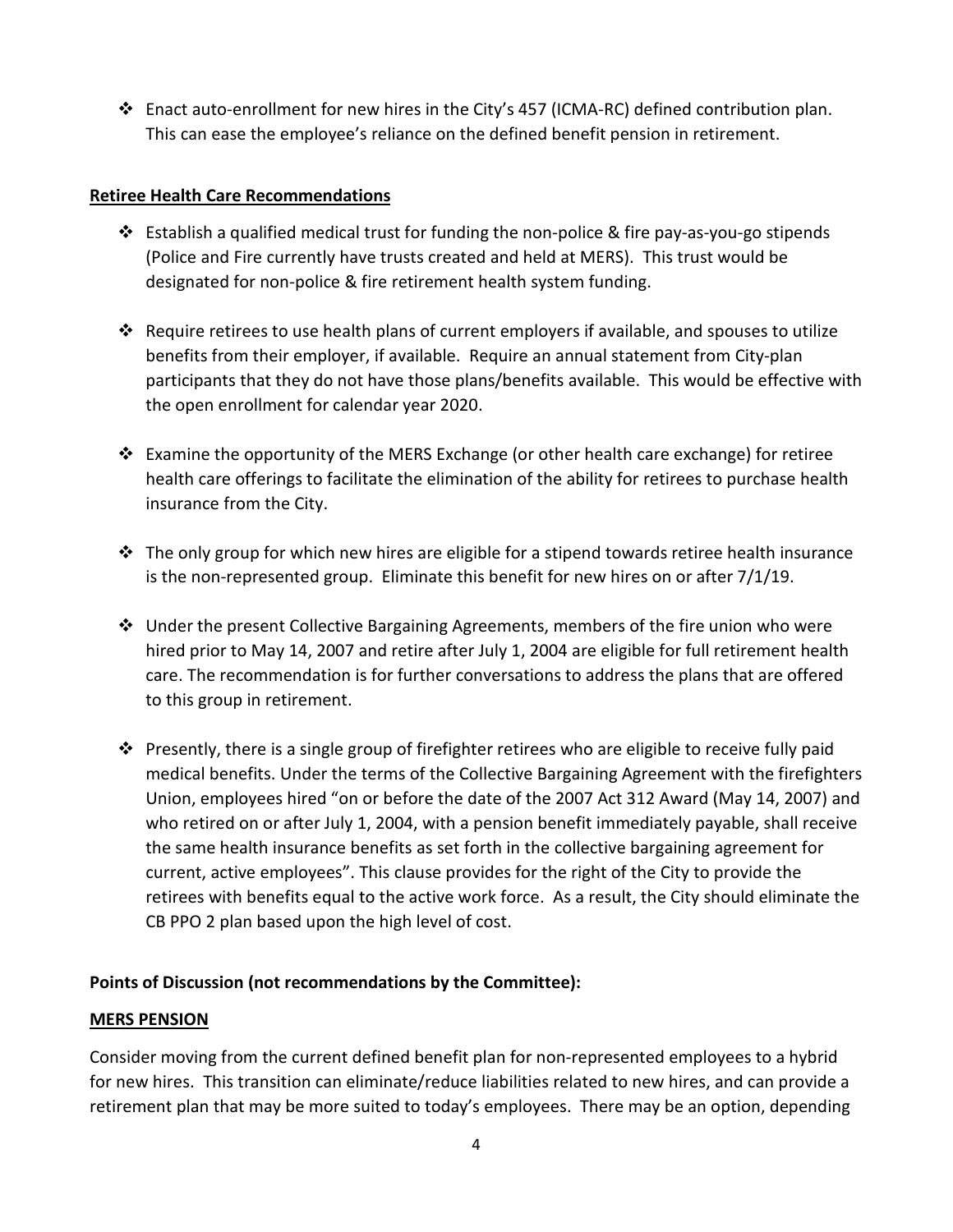on the funding requirements, to allow active non-represented employees to be given a one-time option to convert to this hybrid plan.

Alternately, consider a bridged benefit using a frozen final average compensation (FAC) for nonrepresented employees. Bridging benefits reduces the benefit multiplier for existing employees on a going-forward basis while leaving earned benefits unchanged. The multiplier for non-represented employees currently is 2.5%, and the recommended multiplier could range between 1.5% and 2.25%. Consider 2% as a mid-ground alternative with a frozen FAC date of 7/1/19.

Both of these points of discussion for MERS would require the current open plan to be closed. This will increase employer costs for this group.

Consider a sunset of the service credit purchase option. MERS allows municipalities to eliminate the option for employees to purchase additional service credit which could be implemented at a future date as determined by the City Commission.

Consider replacing the defined benefit pension plan for current and future employees with a defined contribution plan (subject to collective bargaining).

Consider elimination of the defined benefit pension plan for current and future employees (subject to collective bargaining).

#### **POLICE & FIRE PENSION**

The City should consider in engaging in negotiations with the respective labor unions to reduce the pension benefit multiplier from the current 3.0% to 2.75%, or another reduced amount. This can be accomplished through the utilization of a "bridge" multiplier. This could occur prior to the attainment of the twenty-fifth year of service. Under such a system, a pension is calculated under the old pension multiplier for the years of service that was in effect prior to the change and the reduced multiplier takes affect from the negotiated date.

The City has in place an 80%-75% maximum benefit of FAC. However, under this system as wages grow, the maximum also grows. The City could benefit from fixed dollar pension limitations which is generally referred to as a Hard Cap and example of \$40,000 per year. This will allow the City greater control over the retirement system and improve the funding levels over time, while also allowing for wage growth (subject to collective bargaining).

Consider replacing the defined benefit pension plan for current and future employees with a defined contribution plan (subject to collective bargaining).

Consider elimination of the defined benefit pension plan for current and future employees (subject to collective bargaining).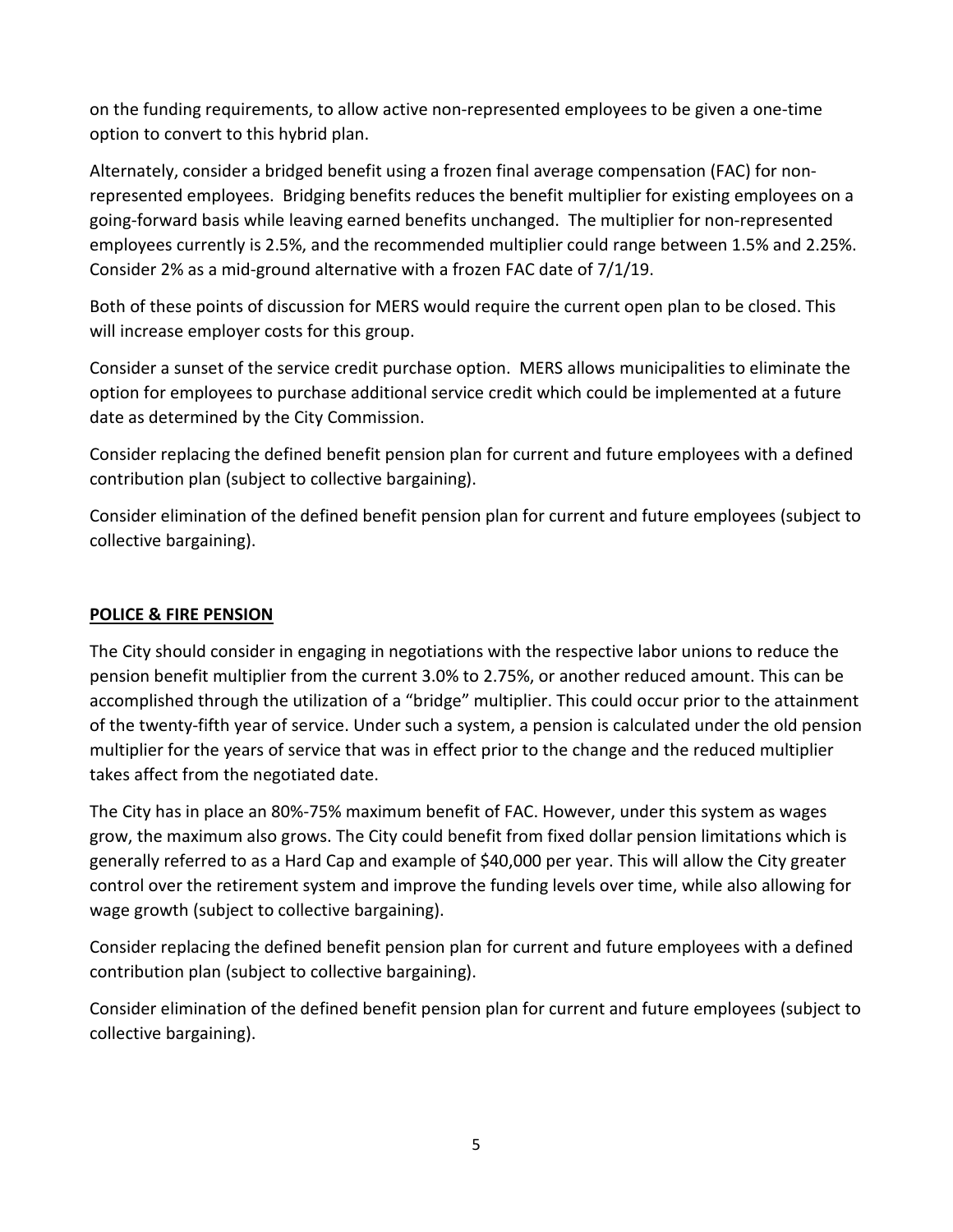#### **RETIREE HEALTH CARE**

The City should consider a phase out of health insurance stipends for all non-police & fire retirees. Effective January 1, 2020, consider reducing the \$200 stipend to \$150; effective January 1, 2021 reducing to \$100; effective January 1, 2022 reducing to \$50, with \$0 stipend effective January 1, 2023.

Under the terms of the 401(h) program, police and fire retirees receive a subsidy for benefits received which are based upon age and retirement income eligibility. This program again offers employees the opportunity to purchase insurance through the City causing an unnecessary underwriting cost and increase in the City's OPEB liability. The City could offer to continue the subsidy program but direct retirees to purchase Medicare supplemental insurance in the market place.

Consider a buy-out program for participants in the 401(h) system by offering retirees a one-time payment for the value of their present and future healthcare benefit. This program may be considered an allowable expenditure for the use of ACT 345 revenue in this manner; however, the City should discuss this issue with the retirement system's attorney.

The City could also consider buying out non-Act-345 retirees who receive a subsidy from the City of Battle Creek, who are greater than age 65.

It is strongly recommended that the City consider the advantage of no longer offering employees the ability to buy insurance from the City and merely offer the contribution amounts. In addition to this consideration, the City could offer a cash buy-out program as to the continuing liability for providing defined amounts of retiree health care subsidy. A program such as this can be established in multiple ways and can include both retirees and active employees.

I will give the Commission time to digest this information and will plan an initial workshop in June/July. Financial information will be available just prior to the workshop or earlier if requested by Commissioners. All of the information shared with the Legacy Cost Committee are included in the City's website as part of the Finance Department page. I have provided links to this information below for ease of access.